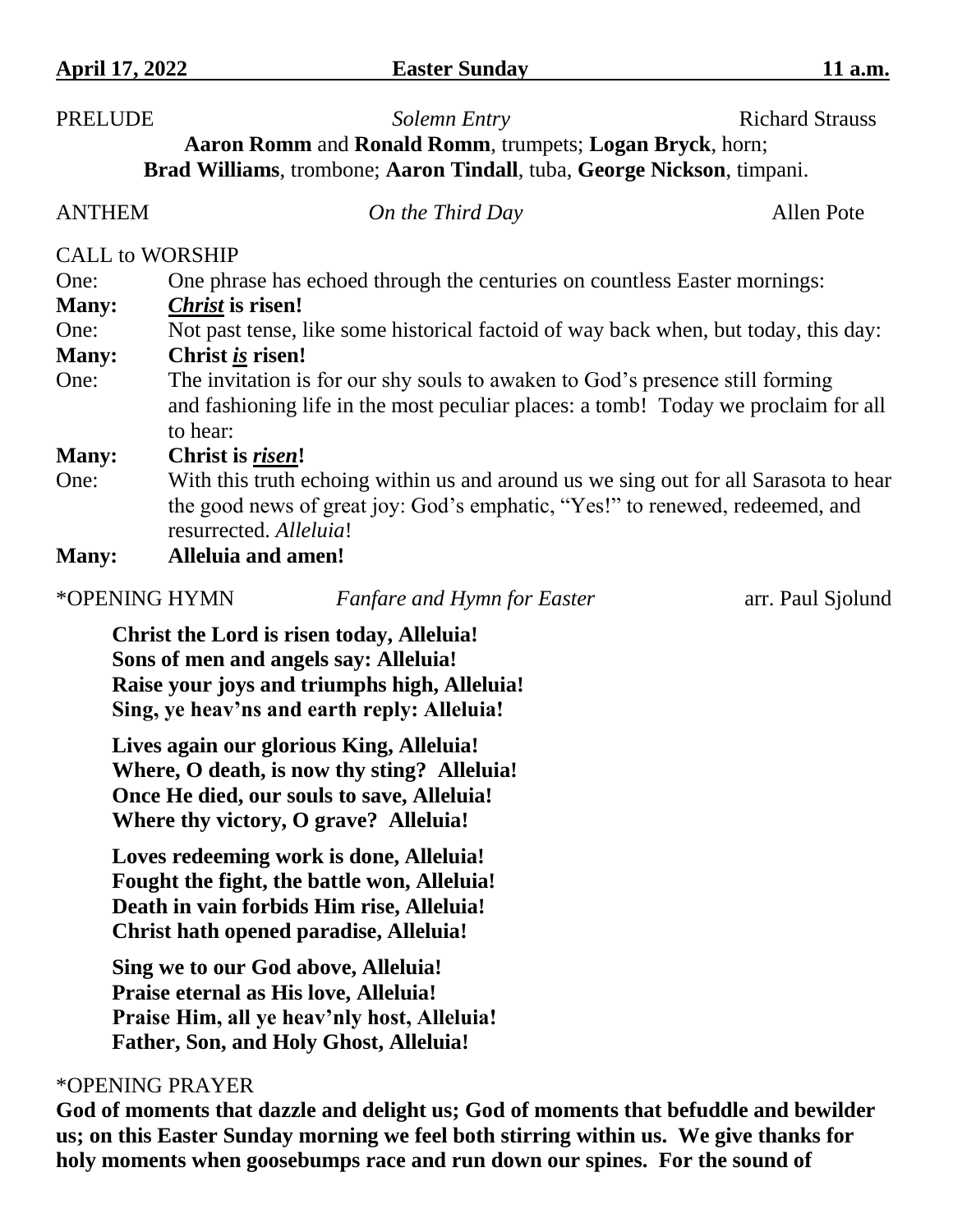**trumpets, singing, sharing, and celebrating the promise and possibility of new life. We recognize the mystery of life, that not everything can be classified, categorized, and comprehended. We hold lightly that life is not a problem to be solved, but a holy invitation to experience and explore. As Mary showed up at the empty tomb, help us open up to Your presence. As Mary ran back to tell others of the unfathomable joy, let Your love meet us, fill us, and send us out into this world that is hurting and hungry for good news of great joy. May the words of this prayer be written in our hearts, overflow our souls, and be embodied in our lives for the rest of this year. Alleluia, alleluia, and amen!!**

### \*SUNG RESPONSE

**Praise God from whom all blessings flow; Praise God all creatures here below. Praise God above you heavenly host**; **Praise Father, Son, and Holy Ghost**. (*Repeat*) **Alleluia, sing praises to the Lamb, Alleluia, Gloria**! **Alleluia, we worship and adore; Alleluia to the Lord**! (*Repeat*)

## ENGAGING SCRIPTURE John 20:1-18

Early on the first day of the week, while it was still dark, Mary Magdalene came to the tomb and saw that the stone had been removed from the tomb. **<sup>2</sup>** So she ran and went to Simon Peter and the other disciple, the one whom Jesus loved, and said to them, "They have taken the Lord out of the tomb, and we do not know where they have laid him." **<sup>3</sup>** Then Peter and the other disciple set out and went toward the tomb. **<sup>4</sup>** The two were running together, but the other disciple outran Peter and reached the tomb first. **<sup>5</sup>** He bent down to look in and saw the linen wrappings lying there, but he did not go in. **<sup>6</sup>** Then Simon Peter came, following him, and went into the tomb. He saw the linen wrappings lying there, **<sup>7</sup>** and the cloth that had been on Jesus' head, not lying with the linen wrappings but rolled up in a place by itself. **<sup>8</sup>** Then the other disciple, who reached the tomb first, also went in, and he saw and believed; **<sup>9</sup>** for as yet they did not understand the scripture, that he must rise from the dead. **<sup>10</sup>** Then the disciples returned to their homes. **<sup>11</sup>**But Mary stood weeping outside the tomb. As she wept, she bent over to look into the tomb; **<sup>12</sup>** and she saw two angels in white, sitting where the body of Jesus had been lying, one at the head and the other at the feet. **<sup>13</sup>** They said to her, "Woman, why are you weeping?" She said to them, "They have taken away my Lord, and I do not know where they have laid him." **<sup>14</sup>** When she had said this, she turned around and saw Jesus standing there, but she did not know that it was Jesus. **<sup>15</sup>** Jesus said to her, "Woman, why are you weeping? Whom are you looking for?" Supposing him to be the gardener, she said to him, "Sir, if you have carried him away, tell me where you have laid him, and I will take him away." **<sup>16</sup>** Jesus said to her, "Mary!" She turned and said to him in Hebrew, "Rabbouni!" (which means Teacher). **<sup>17</sup>** Jesus said to her, "Do not hold on to me, because I have not yet ascended to the Father. But go to my brothers and say to them, 'I am ascending to my Father and your Father, to my God and your God.'" **<sup>18</sup>** Mary Magdalene went and announced to the disciples, "I have seen the Lord"; and she told them that he had said these things to her.

SERMON The Easter Way Of Life